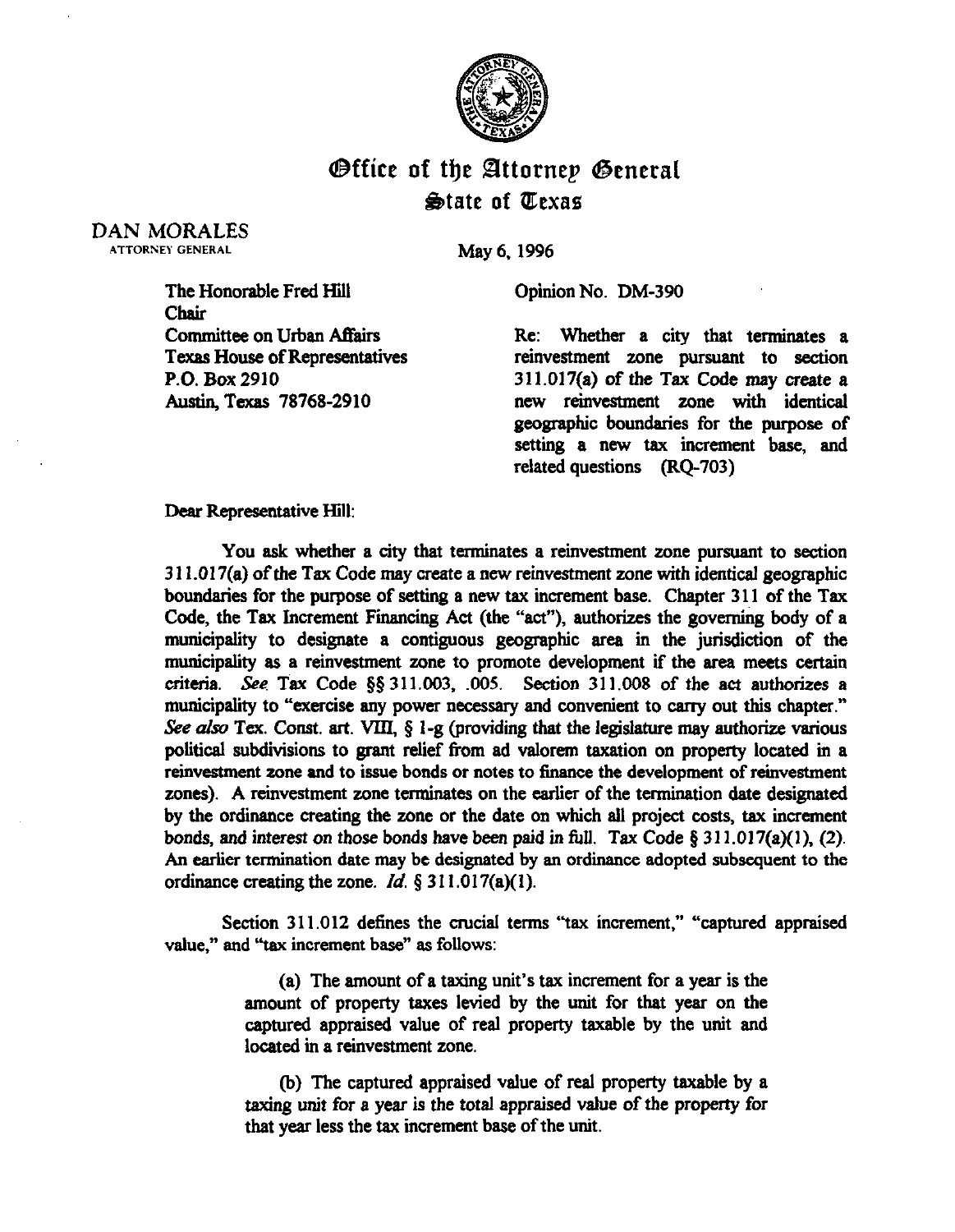(c) The tax increment base of a taxing unit is the total appraised value of all real property taxable by the unit and located in a reinvestment zone for the year in which the zone was designated under this chapter.

Section 311.013 provides that each taxing unit that taxes real property located in a reinvestment zone shall pay into the tax increment fund for the zone an amount equal to the tax increment produced by the unit less certain specified deductions.1

By way of background, you explain that the City of Dallas (the "city") passed an ordinance designating a reinvestment zone in December 1988, to take effect on January 1, 1989, and to terminate on December 31, 2008. The tax increment base of the reinvestment zone-the total appraised value of all taxable property in the reinvesrment zone for the year in which the reinvestment zone was designated, that is, 1988--was \$48,299,020.00.

In 1990, the city made a bridge loan to the reinvestment zone in the amount of S2,100,000.00, anticipating that the tax revenues on the captured appraised value of the real property in the reinvestment zone would enable the reinvestment zone to repay the loan by the end of the twelfth year. Despite improvements in the reinvestment zone since 1989, the total appraised value of all taxable real property in the reinvestment zone had decreased to \$32,577,087.00 as of January 1, 1993. Because the total appraised value of all taxable real property in the reinvestment zone has decreased since. 1988, the captured appraised value of the property in the reinvestment zone is a negative number. You suggest that this situation is anticipated to continue and that it is very unlikely that the reinvestment zone will generate any revenues for the foreseeable future.

It is not apparent from your letter or the exhibits appended thereto that the city has issued any tax increment bonds or notes to finance the reinvestment zone. We assume that there are no claims against the tax increment find other than the city's loan to the reinvestment zone. We do not address the termination of a reinvestment zone in circumstances other than those at issue here.

In light of this factual background, you ask, "If the City terminates the Zone by City ordinance pursuant to [section]  $311.017(a)$  of the Act, can the City then create a new

 $\Omega$  one court has explained the theory of the financing of a reinvestment zone as follows:

Under this scheme, the existing tax revenues of each "taxing unit" are frozen; the tax increment financing bonds are sold; the improvements are constructed; the "blighted area" is revitalized; property values soar and ad valorem tax revenues increase. The increased tax revenues over and above the tax increment base are then used to retire the tax increment financing **obligations.** 

*El Paw Communiry College Dist. Y. City of El Paso, 698* S.W.2d *248, 250* flex. App.-Austin 1985). rev'd on other grounds, 729 S.W.2d 296 (Tex. 1987).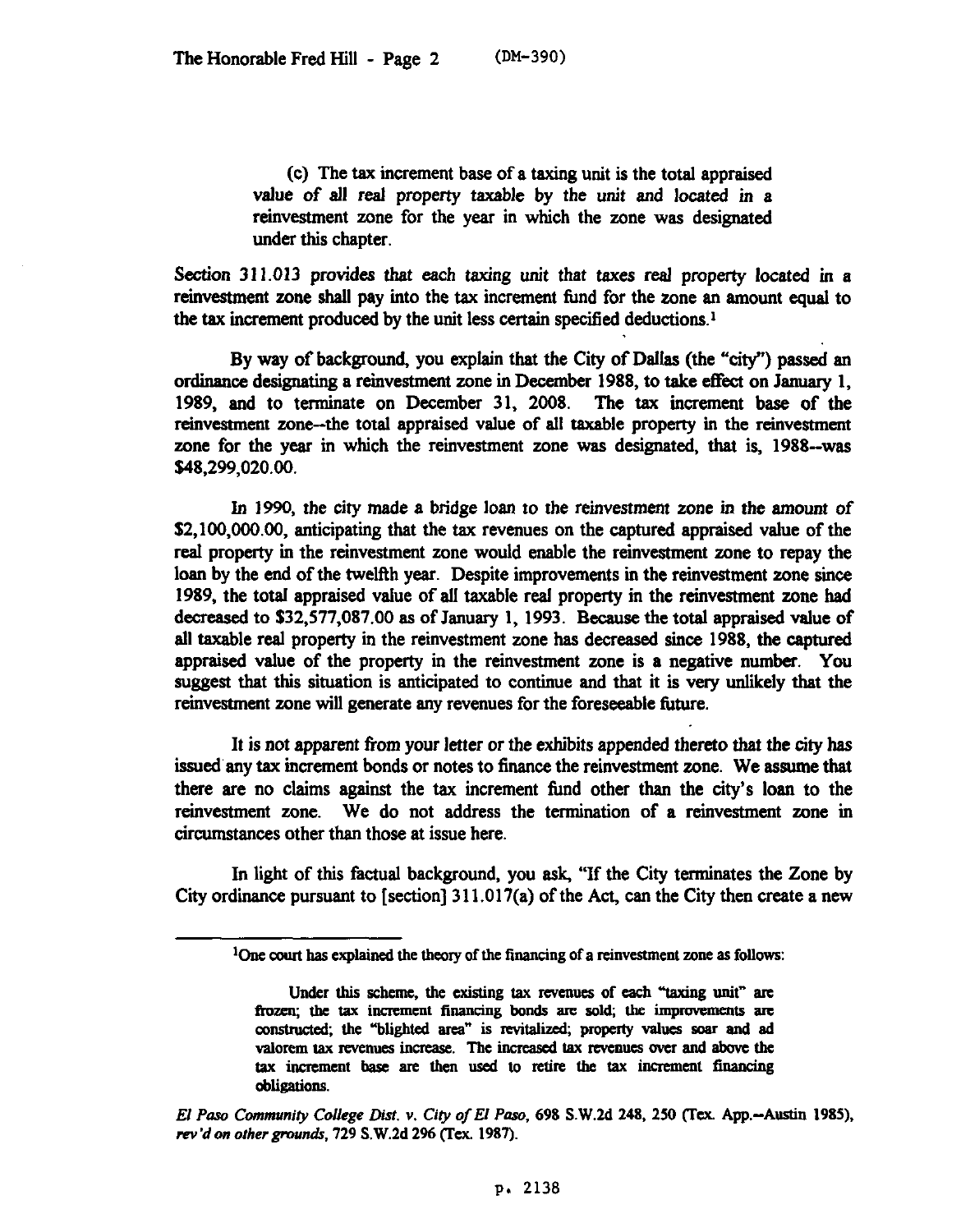[] reinvestment zone with geographic boundaries identical to those of the original Zone for the purpose of setting a new tax increment base pursuant to [section]  $311.012(c)$  of the Act?" We believe the act permits these steps. First, section  $311.017(a)$  of the act clearly permits a municipality to establish the termination date of a reinvestment zone in an ordinance adopted subsequent to the ordinance creating the zone.<sup>2</sup> Second, the act sets forth various criteria for a reinvestment zone, see id. § 311.005, as well as restrictions on the composition of a reinvestment zone, see *id. 8 3* 11.006. These criteria and restrictions do not preclude the creation of a reinvestment zone in a geographic area that formerly comprised a reinvestment zone. We believe that if a geographic area satisfies these criteria and restrictions, it is eligible to be designated as a reinvestment zone, regardless of its past history. Of course, if the existing reinvestment zone is terminated and a new one created, the city must adhere to the procedures for creating a reinvestment zone in creating the new zone, just as it would in creating any other zone. See, e.g., *id. \$8 3* 11.003 - .004.

Next you ask if the city's loan to the first reinvestment zone may be treated as a "project cost" of the second reinvestment zone pursuant to section 3 11.002(l) of the act, or if the loan could be assumed by the second reinvestment zone. Section 3 11.002( 1) sets forth a lengthy and detailed definition of the term "project costs":

> (1) "Project costs" means the expenditures made or estimated *to be made and* monetary obligations incurred *or* estimated to be incurred by the municipality establishing a reinvestment zone that are listed in the project plan as costs of public works or public improvements in the zone, plus other costs incidental to those expenditures and obligations. "Project costs" include:

(A) capital costs, including the actual costs of the acquisition and construction of public works, public improvements, new buildings, structures, and fixtures; the actual costs of the acquisition, demolition, alteration, remodeling, repair, or reconstruction of existing buildings, structures and fixtures; and the actual costs of the acquisition of land and equipment and the clearing and grading of land;

(B) financing costs, including all interest paid to holders of evidences of indebtedness *or* other obligations issued *to* pay for project costs and any premium paid over the principal amount of the obligations because of the redemption of the obligations before maturity;

(C) real property assembly costs;

 $21f$  a municipality has issued bonds on behalf of the reinvestment zone, section 311.017(b) allows the municipality to discharge the tax increment pledged to pay any bonds and interest on the bonds and to terminate the reinvestment zone by establishing a fund to pay the bonds and interest. We assume that the city has not issued any bonds on behalf of the reinvestment zone at issue.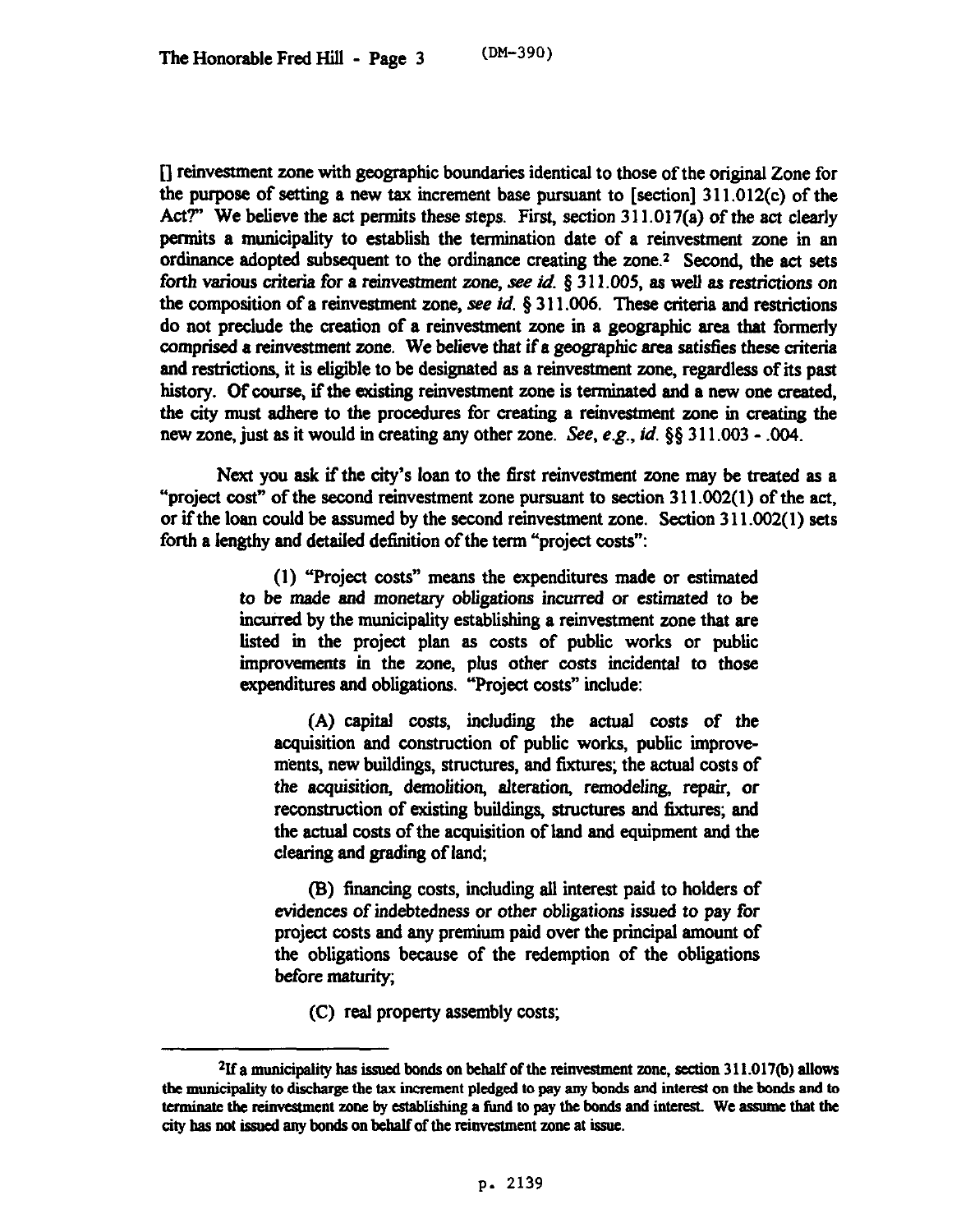(D) professional service costs, including those incurred for architectural, planning, engineering, and legal advice and services:

(E) imputed administrative costs, including reasonable charges for the time spent by employees of the municipality in connection with the implementation of a project plan;

(F) relocation costs;

(G) organizational costs including the costs of conducting enviromnental impact studies or other studies, the cost of publicizing the creation of the zone, and the cost of implementing the project plan for the zone;

@I) interest before and during construction and for one year after completion of construction, whether or not capitalized;

(I) the cost of operating the reinvestment zone and project facilities;

(J) the amount of any contributions made by the municipality from general revenue for the implementation of the project plan; and

(K) payments made at the discretion of the governing body of the municipality that the municipality fmds necessary or convenient to the creation of the zone or to the implementation of the project plans for the zone.

Clearly, project costs are limited to "'the expenditures made or estimated to be made and monetary obligations incurred or estimated to be incurred by the municipality" in establishing a particular reinvestment zone, and do not include expenditures made by the municipality in the past in establishing a now deiimct reinvestment zone. We do not believe that the pre-existing debt of a defbnct reinvestment zone falls within the statutory definition of the term "project costs." Furthermore, we see nothing in the act that would authorize a reinvestment zone to assume the debt of a detimct reinvestment zone. In enacting the reinvestment zone provisions, the legislature carefully delineated the authority of municipalities with respect to reinvestment zones as well as the powers of the governing boards of reinvestment zones. See *id.* 55 3 11.008 (powers of municipality), 3 11 .OlO (powers of board of directors), 3 11 ,011 (project and financing plans). None of these provisions authorize a reinvestment zone to assume a pre-existing debt of another entity.

Finally, you ask whether there is any mechanism by which the tax increment base can be adjusted to account for the severe decrease in the total appraised value of the real property in the reinvestment zone. Section 311.012(c) expressly provides that "[t]he tax